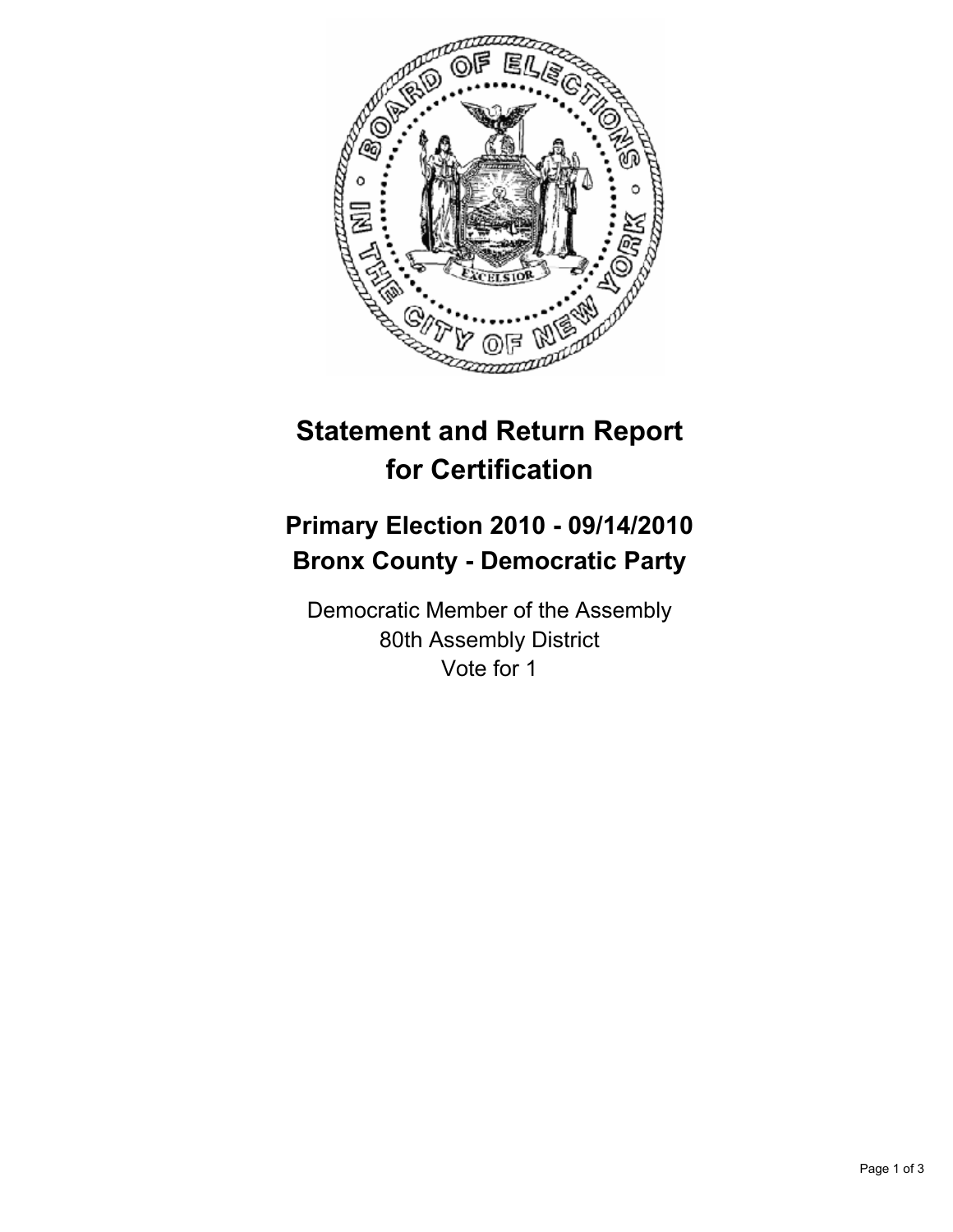

## **Assembly District 80**

| <b>PUBLIC COUNTER</b>      | 4,254 |
|----------------------------|-------|
| <b>EMERGENCY</b>           | 0     |
| ABSENTEE/MILITARY          | 207   |
| <b>AFFIDAVIT</b>           | 62    |
| <b>ROBERT A GIUFFRE</b>    | 1,166 |
| <b>NAOMI RIVERA</b>        | 2,689 |
| ARMANDO RAMOS (WRITE-IN)   | 1     |
| CHARLES RANGEL (WRITE-IN)  | 1     |
| DEDENETTO (WRITE-IN)       | 1     |
| HERBER BROWN (WRITE-IN)    | 1     |
| KENNY AGOSTO (WRITE-IN)    | 1     |
| MICHAEL MOUSE (WRITE-IN)   | 1     |
| MIKE BENEDETTO (WRITE-IN)  | 1     |
| POOKY PARKER (WRITE-IN)    | 1     |
| RACHEL BOCHEN (WRITE-IN)   | 1     |
| RACHEL E BACHEN (WRITE-IN) | 1     |
| RICHARD BRODSKY (WRITE-IN) | 1     |
| RUBEN DIAZ (WRITE-IN)      | 1     |
| VACCA (WRITE-IN)           | 1     |
| YANFAN CHAN (WRITE-IN)     |       |
| <b>Total Votes</b>         | 3,869 |